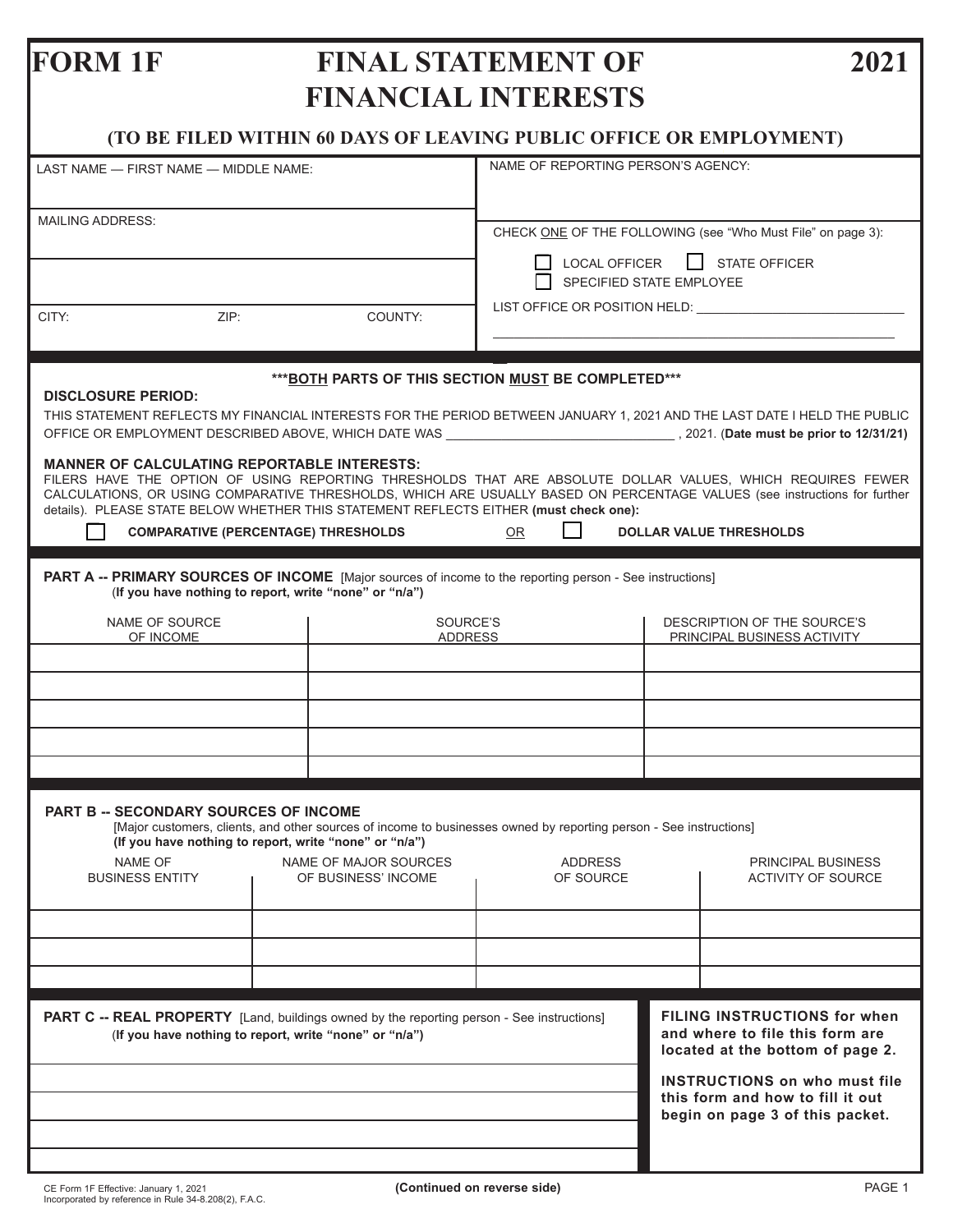| <b>PART D - INTANGIBLE PERSONAL PROPERTY</b> [Stocks, bonds, certificates of deposit, etc. - See instructions]<br>(If you have nothing to report, write "none" or "n/a")                                                                                                                                                                                                                                                                                                                                                 |                                                      |                                                                                                                                                                                                                                                                                                                         |                           |  |  |
|--------------------------------------------------------------------------------------------------------------------------------------------------------------------------------------------------------------------------------------------------------------------------------------------------------------------------------------------------------------------------------------------------------------------------------------------------------------------------------------------------------------------------|------------------------------------------------------|-------------------------------------------------------------------------------------------------------------------------------------------------------------------------------------------------------------------------------------------------------------------------------------------------------------------------|---------------------------|--|--|
| <b>TYPE OF INTANGIBLE</b>                                                                                                                                                                                                                                                                                                                                                                                                                                                                                                | <b>BUSINESS ENTITY TO WHICH THE PROPERTY RELATES</b> |                                                                                                                                                                                                                                                                                                                         |                           |  |  |
|                                                                                                                                                                                                                                                                                                                                                                                                                                                                                                                          |                                                      |                                                                                                                                                                                                                                                                                                                         |                           |  |  |
|                                                                                                                                                                                                                                                                                                                                                                                                                                                                                                                          |                                                      |                                                                                                                                                                                                                                                                                                                         |                           |  |  |
|                                                                                                                                                                                                                                                                                                                                                                                                                                                                                                                          |                                                      |                                                                                                                                                                                                                                                                                                                         |                           |  |  |
| <b>PART E — LIABILITIES</b> [Major debts - See instructions]<br>(If you have nothing to report, write "none" or "n/a")                                                                                                                                                                                                                                                                                                                                                                                                   |                                                      |                                                                                                                                                                                                                                                                                                                         |                           |  |  |
| NAME OF CREDITOR                                                                                                                                                                                                                                                                                                                                                                                                                                                                                                         | ADDRESS OF CREDITOR                                  |                                                                                                                                                                                                                                                                                                                         |                           |  |  |
|                                                                                                                                                                                                                                                                                                                                                                                                                                                                                                                          |                                                      |                                                                                                                                                                                                                                                                                                                         |                           |  |  |
|                                                                                                                                                                                                                                                                                                                                                                                                                                                                                                                          |                                                      |                                                                                                                                                                                                                                                                                                                         |                           |  |  |
|                                                                                                                                                                                                                                                                                                                                                                                                                                                                                                                          |                                                      |                                                                                                                                                                                                                                                                                                                         |                           |  |  |
| PART F - INTERESTS IN SPECIFIED BUSINESSES [Ownership or positions in certain types of businesses - See instructions]<br>(If you have nothing to report, write "none" or "n/a")                                                                                                                                                                                                                                                                                                                                          |                                                      |                                                                                                                                                                                                                                                                                                                         |                           |  |  |
| <b>NAME OF BUSINESS ENTITY</b>                                                                                                                                                                                                                                                                                                                                                                                                                                                                                           | <b>BUSINESS ENTITY #1</b>                            |                                                                                                                                                                                                                                                                                                                         | <b>BUSINESS ENTITY #2</b> |  |  |
| ADDRESS OF BUSINESS ENTITY                                                                                                                                                                                                                                                                                                                                                                                                                                                                                               |                                                      |                                                                                                                                                                                                                                                                                                                         |                           |  |  |
| PRINCIPAL BUSINESS ACTIVITY                                                                                                                                                                                                                                                                                                                                                                                                                                                                                              |                                                      |                                                                                                                                                                                                                                                                                                                         |                           |  |  |
| POSITION HELD WITH ENTITY                                                                                                                                                                                                                                                                                                                                                                                                                                                                                                |                                                      |                                                                                                                                                                                                                                                                                                                         |                           |  |  |
| OWN MORE THAN A 5% INTEREST IN THE BUSINESS                                                                                                                                                                                                                                                                                                                                                                                                                                                                              |                                                      |                                                                                                                                                                                                                                                                                                                         |                           |  |  |
| NATURE OF MY OWNERSHIP INTEREST                                                                                                                                                                                                                                                                                                                                                                                                                                                                                          |                                                      |                                                                                                                                                                                                                                                                                                                         |                           |  |  |
| IF ANY OF PARTS A THROUGH F ARE CONTINUED ON A SEPARATE SHEET, PLEASE CHECK HERE                                                                                                                                                                                                                                                                                                                                                                                                                                         |                                                      |                                                                                                                                                                                                                                                                                                                         |                           |  |  |
| <b>SIGNATURE OF FILER:</b><br>Signature:<br>Date Signed:                                                                                                                                                                                                                                                                                                                                                                                                                                                                 |                                                      | <b>CPA or ATTORNEY SIGNATURE ONLY</b><br>If a certified public accountant licensed under Chapter 473, or<br>attorney in good standing with the Florida Bar prepared this form<br>for you, he or she must complete the following statement:<br>_, prepared<br>the CE Form 1 in accordance with Section 112.3145, Florida |                           |  |  |
|                                                                                                                                                                                                                                                                                                                                                                                                                                                                                                                          |                                                      | Statutes, and the instructions to the form. Upon my reasonable<br>knowledge and belief, the disclosure herein is true and correct.                                                                                                                                                                                      |                           |  |  |
| <b>FILING INSTRUCTIONS:</b><br><b>WHEN TO FILE:</b><br>may file by mail or email. Contact your Supervisor<br>To determine what category your position<br>of Elections for the mailing address or email<br>falls under, see the "Who Must File" Instructions<br>At the end of office or employment each<br>address to use. Do not email your form to the<br>local officer, state officer, and specified<br>on page 3.<br>Commission on Ethics, it will be returned.<br>state employee is required to file a final<br>NOTF |                                                      |                                                                                                                                                                                                                                                                                                                         |                           |  |  |

 *State officers* **or** *specified state employees* who file with the Commission on Ethics may file by mail or email. To file by mail, send the completed form to P.O. Drawer 15709, Tallahassee, FL 32317-5709; physical address: 325 John Knox Rd, Bldg E, Ste 200, Tallahassee, FL 32303. To file with the Commission by email, scan your completed form and any attachments as a pdf (do not use any other format), send it to CEForm1@leg.state.fl.us and retain a copy for your records. Do not file by both mail and email. Choose only one filing method.

**NOTE:**

**If you are leaving office or employment during the first half of 2021, you may not have filed Form 1 for 2020. In that case, this is not the last form you will file. Form 1F covers January 1, 2021, through your last day of office or employment. You will be required to file Form 1 for 2020 by July 1, 2021, and risk being fined if you do not file Form 1 by the filing deadline, even if you have already filed the CE Form 1F.**

state employee is required to file a final disclosure form (Form 1F) within 60 days of leaving office or employment, unless he or she takes another position within the 60-day period that requires filing financial disclosure on Form 1 or Form 6.

#### **WHERE TO FILE:**

 *Local officers* file with the Supervisor of Elections of the county in which they permanently reside. (If you do not permanently reside in Florida, file with the Supervisor of the county where your agency has its headquarters.) Form 1 filers who file with the Supervisor of Elections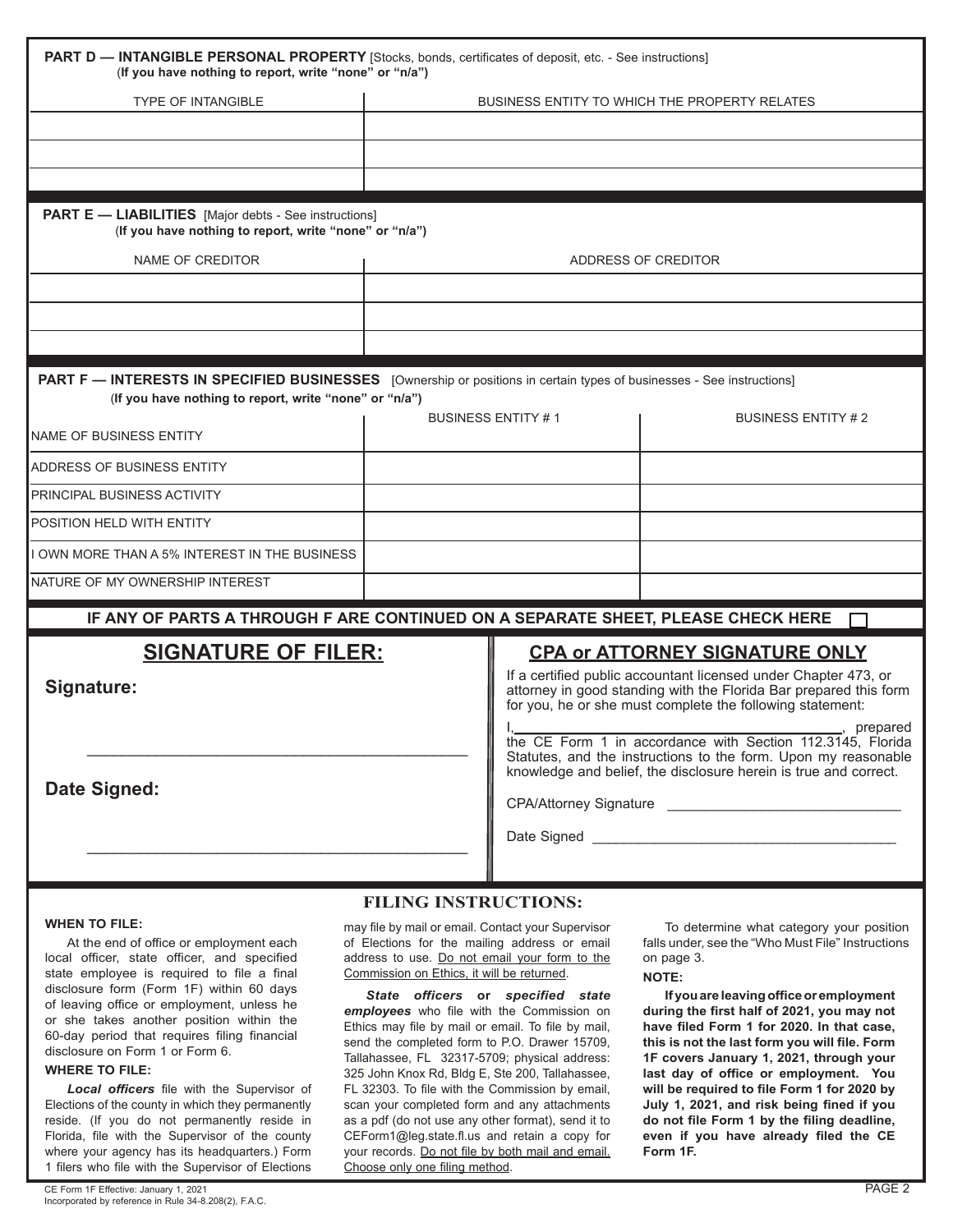# **WHO MUST FILE FORM 1F, Final Statement of Financial Interests:**

All persons who fall within the categories of "state officers," "local officers," and "specified state employees" are required to file Form 1F within 60 days of leaving that position unless they take another position within the 60-day period that requires filing either Form 1 or Form 6. Positions within these categories are listed below. Persons required to file full financial disclosure (Form 6 -- see that form for a list of persons who are required to file it) should file Form 6F rather than Form 1F as their final financial disclosure.

1) Elected public officials not serving in a political subdivision of the state and any person appointed to fill a vacancy in such office, unless required to file full disclosure on Form 6.

2) Appointed members of each board, commission, authority, or council having statewide jurisdiction, excluding members of solely advisory bodies, but including judicial nominating commission members; Directors of Enterprise Florida, Scripps Florida Funding Corporation, and Career Source Florida; and members of the Council on the Social Status of Black Men and Boys; the Executive Director, Governors, and senior managers of Citizens Property Insurance Corporation; Governors and senior managers of Florida Workers' Compensation Joint Underwriting Association; board members of the Northeast Fla. Regional Transportation Commission; board members of Triumph Gulf Coast, Inc; board members of Florida Is For Veterans, Inc.; and members of the Technology Advisory Council within the Agency for State Technology.

3) The Commissioner of Education, members of the State Board of Education, the Board of Governors, the local Boards of Trustees and Presidents of state universities, and the Florida Prepaid College Board.

4) Persons elected to office in any political subdivision (such as municipalities, counties, and special districts) and any person appointed to fill a vacancy in such office, unless required to file Form 6.

5) Appointed members of the following boards, councils, commissions, authorities, or other bodies of county, municipality, school district, independent special district, or other political subdivision: the governing body of the subdivision; community college or junior college district boards of trustees; boards having the power to enforce local code provisions; boards of adjustment; community redevelopment agencies; planning or zoning boards having the power to recommend, create, or modify land planning or zoning within a political subdivision, except for citizen advisory committees, technical coordinating committees, and similar groups who only have the power to make recommendations to planning or zoning boards, and except for representatives of a military installation acting on behalf of all military installations within that jurisdiction; pension or retirement boards empowered to invest pension or retirement funds or determine entitlement to or amount of pensions or other retirement benefits, and the Pinellas County Construction Licensing Board.

6) Any appointed member of a local government board who is required to file a statement of financial interests by the appointing authority or the enabling legislation, ordinance, or resolution creating the board.

 7) Persons holding any of these positions in local government: mayor; county or city manager; chief administrative employee or finance director

of a county, municipality, or other political subdivision; county or municipal attorney; chief county or municipal building inspector; county or municipal water resources coordinator; county or municipal pollution control director; county or municipal environmental control director; county or municipal administrator with power to grant or deny a land development permit; chief of police; fire chief; municipal clerk; appointed district school superintendent; community college president; district medical examiner; purchasing agent (regardless of title) having the authority to make any purchase exceeding \$35,000 for the local governmental unit.

8) Officers and employees of entities serving as chief administrative officer of a political subdivision.

9) Members of governing boards of charter schools operated by a city or other public entity.

10) Employees in the office of the Governor or of a Cabinet member who are exempt from the Career Service System, excluding secretarial, clerical, and similar positions.

11) The following positions in each state department, commission, board, or council: Secretary, Assistant or Deputy Secretary, Executive Director, Assistant or Deputy Executive Director, and anyone having the power normally conferred upon such persons, regardless of title.

12) The following positions in each state department or division: Director, Assistant or Deputy Director, Bureau Chief, and any person having the power normally conferred upon such persons, regardless of title.

13) Assistant State Attorneys, Assistant Public Defenders, criminal conflict and civil regional counsel, and assistant criminal conflict and civil regional counsel, Public Counsel, full-time state employees serving as counsel or assistant counsel to a state agency, administrative law judges, and hearing officers.

14) The Superintendent or Director of a state mental health institute established for training and research in the mental health field, or any major state institution or facility established for corrections, training, treatment, or rehabilitation.

15) State agency Business Managers, Finance and Accounting Directors, Personnel Officers, Grant Coordinators, and purchasing agents (regardless of title) with power to make a purchase exceeding \$35,000.

16) The following positions in legislative branch agencies: each employee (other than those employed in maintenance, clerical, secretarial, or similar positions and legislative assistants exempted by the presiding officer of their house); and each employee of the Commission on Ethics.

# **INSTRUCTIONS FOR COMPLETING FORM 1F:**

# **INTRODUCTORY INFORMATION** (Top of Form):

**NAME OF AGENCY:** The name of the governmental unit which you served or by which you were employed.

**OFFICE OR POSITION HELD OR SOUGHT:** The title of the office or position you held during the disclosure period.

**DISCLOSURE PERIOD:** This statement reflects your financial interests for the period between January 1 and the last day of your public office or employment in 2021. Please write the last day of your office or employment in this part of the form. This date should be prior to December 31, 2021. The Form 1F cannot be used to report financial interests for

a period covering the entire 2021 calendar year, nor should this form be used to report your financial interests for a period beyond 2021.

**PUBLIC RECORD:** The disclosure form and everything attached to it is a public record. Your Social Security Number is not required and you should redact it from any documents you file. If you are an active or former officer or employee listed in Section 119.071, F.S., whose home address is exempt from disclosure, the Commission will maintain that confidentiality if you submit a written request.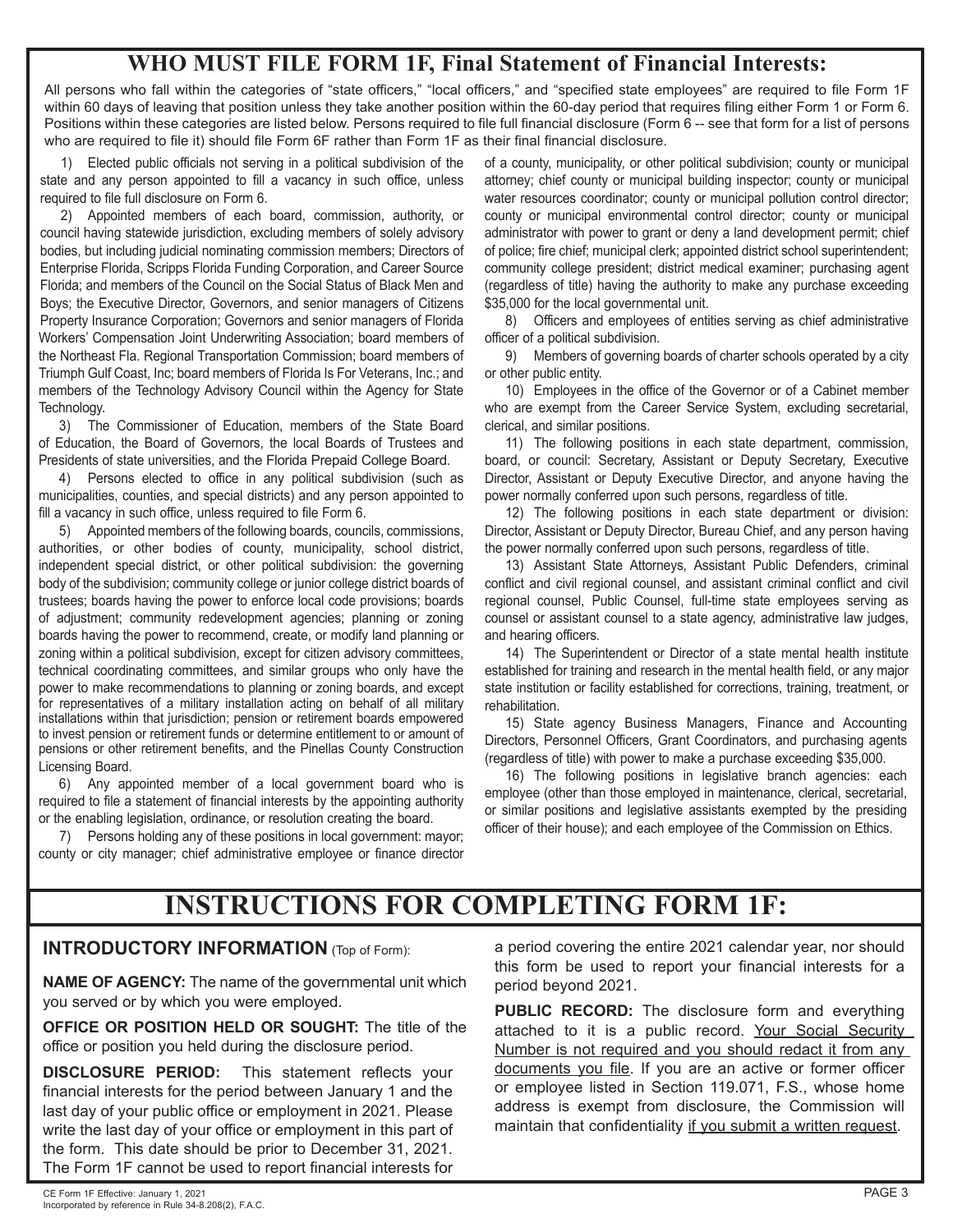# **MANNER OF CALCULATING REPORTABLE INTEREST**

As noted on the form, filers have the option of reporting based on either thresholds that are comparative (usually, based on percentage values) or thresholds that are based on absolute dollar values. The instructions on the following pages specifically describe the different thresholds. Check the box that reflects the choice you have made. You must use the type of threshold you have chosen for each part of the form. In other words, if you choose to report based on absolute dollar value thresholds, you cannot use a percentage threshold on any part of the form.

# **IF YOU HAVE CHOSEN DOLLAR VALUE THRESHOLDS THE FOLLOWING INSTRUCTIONS APPLY**

### **PART A — PRIMARY SOURCES OF INCOME**

#### [Required by s. 112.3145(3)(b)1, F.S.]

Part A is intended to require the disclosure of your principal sources of income during the disclosure period. You do not have to disclose any public salary or public position(s). The income of your spouse need not be disclosed; however, if there is joint income to you and your spouse from property you own jointly (such as interest or dividends from a bank account or stocks), you should disclose the source of that income if it exceeded the threshold.

 Please list in this part of the form the name, address, and principal business activity of each source of your income which exceeded \$2,500 of gross income received by you in your own name or by any other person for your use or benefit.

"Gross income" means the same as it does for income tax purposes, even if the income is not actually taxable, such as interest on tax-free bonds. Examples include: compensation for services, income from business, gains from property dealings, interest, rents, dividends, pensions, IRA distributions, social security, distributive share of partnership gross income, and alimony, but not child support.

#### Examples:

— If you were employed by a company that manufactures computers and received more than \$2,500, list the name of the company, its address, and its principal business activity (computer manufacturing).

— If you were a partner in a law firm and your distributive share of partnership gross income exceeded \$2,500, list the name of the firm, its address, and its principal business activity (practice of law).

— If you were the sole proprietor of a retail gift business and your gross income from the business exceeded \$2,500, list the name of the business, its address, and its principal business activity (retail gift sales).

— If you received income from investments in stocks and bonds, list each individual company from which you derived more than \$2,500. Do not aggregate all of your investment income.

— If more than \$2,500 of your gross income was gain from the sale of property (not just the selling price), list as a source of income the purchaser's name, address, and principal business activity. If the purchaser's identity is unknown, such as where securities listed on an exchange are sold through a brokerage firm, the source of income should be listed as "sale of (name of company) stock," for example.

— If more than \$2,500 of your gross income was in the form of interest from one particular financial institution (aggregating interest from all CD's, accounts, etc., at that institution), list the name of the institution, its address, and its principal business activity.

# **PART B — SECONDARY SOURCES OF INCOME**

[Required by s. 112.3145(3)(b)2, F.S.]

This part is intended to require the disclosure of major customers, clients, and other sources of income to businesses in which you own an interest. It is not for reporting income from second jobs. That kind of income should be reported in Part A "Primary Sources of Income," if it meets the reporting threshold. You will not have anything to report unless, during the disclosure period:

(1) You owned (either directly or indirectly in the form of an equitable or beneficial interest) during the disclosure period more than 5% of the total assets or capital stock of a business entity (a corporation,

(2) You received more than \$5,000 of your gross income during the disclosure period from that business entity.

If your interests and gross income exceeded these thresholds, then for that business entity you must list every source of income to the business entity which exceeded 10% of the business entity's gross income (computed on the basis of the business entity's most recently completed fiscal year), the source's address, and the source's principal business activity.

Examples:

— You are the sole proprietor of a dry cleaning business, from which you received more than \$5,000. If only one customer, a uniform rental company, provided more than 10% of your dry cleaning business, you must list the name of the uniform rental company, its address, and its principal business activity (uniform rentals).

You are a 20% partner in a partnership that owns a shopping mall and your partnership income exceeded the above thresholds. List each tenant of the mall that provided more than 10% of the partnership's gross income and the tenant's address and principal business activity.

# **PART C — REAL PROPERTY**

[Required by s. 112.3145(3)(b)3, F.S.]

In this part, list the location or description of all real property in Florida in which you owned directly or indirectly at any time during the disclosure period in excess of 5% of the property's value. You are not required to list your residences. You should list any vacation homes if you derive income from them.

Indirect ownership includes situations where you are a beneficiary of a trust that owns the property, as well as situations where you own more than 5% of a partnership or corporation that owns the property. The value of the property may be determined by the most recently assessed value for tax purposes, in the absence of a more accurate fair market value.

The location or description of the property should be sufficient to enable anyone who looks at the form to identify the property. A street address should be used, if one exists.

# **PART D — INTANGIBLE PERSONAL PROPERTY**

[Required by s. 112.3145(3)(b)3, F.S.]

Describe any intangible personal property that, at any time during the disclosure period, was worth more than \$10,000 and state the business entity to which the property related. Intangible personal property includes things such as cash on hand, stocks, bonds, certificates of deposit, vehicle leases, interests in businesses, beneficial interests in trusts, money owed you (including, but not limited to, loans made as a candidate to your own campaign), Deferred Retirement Option Program (DROP) accounts, the Florida Prepaid College Plan, and bank accounts in which you have an ownership interest. Intangible personal property also includes investment products held in IRAs, brokerage accounts, and the Florida College Investment Plan. Note that the product *contained in* a brokerage account, IRA, or the Florida College Investment Plan is your asset—not <u>the account or plan itself.</u> Things like automobiles and houses you own, jewelry, and paintings are not intangible property. Intangibles relating to the same business entity may be aggregated; for example, CDs and savings accounts with the same bank. Property owned as tenants by the entirety or as joint tenants with right of survivorship, including bank accounts owned in such a manner, should be valued at 100%. The value of a leased vehicle is the vehicle's present value minus the lease residual (a number found on the lease document).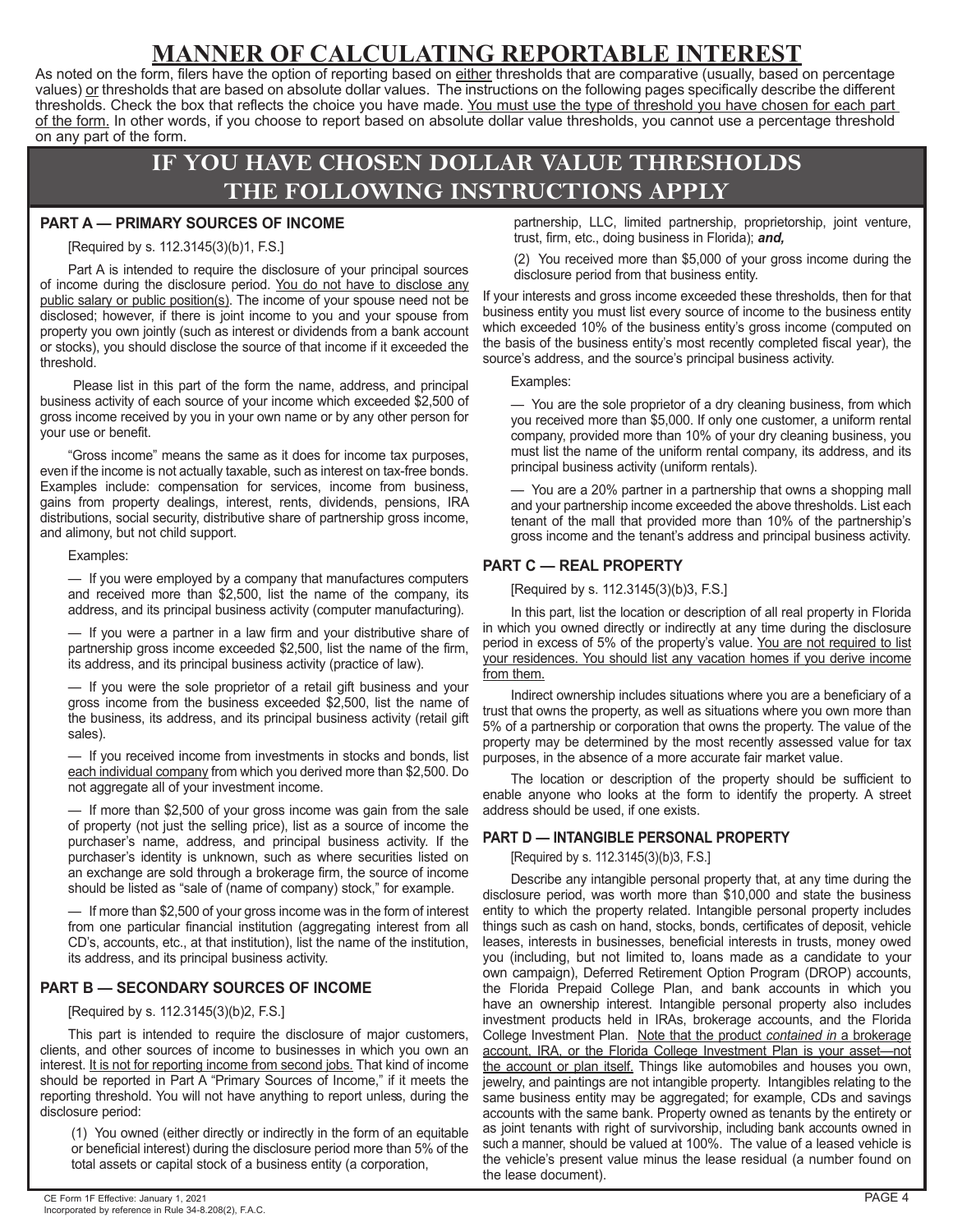### **PART E — LIABILITIES**

[Required by s. 112.3145(3)(b)4, F.S.]

List the name and address of each creditor to whom you owed more than \$10,000 at any time during the disclosure period. The amount of the liability of a vehicle lease is the sum of any pastdue payments and all unpaid prospective lease payments. You are not required to list the amount of any debt. You do not have to disclose credit card and retail installment accounts, taxes owed (unless reduced to a judgment), indebtedness on a life insurance policy owed to the company of issuance, or contingent liabilities. A "contingent liability" is one that will become an actual liability only when one or more future events occur or fail to occur, such as where you are liable only as a guarantor, surety, or endorser on a promissory note. If you are a "co-maker" and are jointly liable or jointly and severally liable, then it is not a contingent liability.

#### **PART F — INTERESTS IN SPECIFIED BUSINESSES**

[Required by s. 112.3145(6), F.S.]

The types of businesses covered in this disclosure include: state and federally chartered banks; state and federal savings and loan associations; cemetery companies; insurance companies; mortgage companies; credit unions; small loan companies; alcoholic beverage licensees; pari-mutuel wagering companies, utility companies, entities controlled by the Public Service Commission;

and entities granted a franchise to operate by either a city or a county government.

Disclose in this part of the form the fact that you owned during the disclosure period an interest in, or held any of certain positions with, the types of businesses listed above. You must to make this disclosure if you own or owned (either directly or indirectly in the form of an equitable or beneficial interest) at any time during the disclosure period more than 5% of the total assets or capital stock of one of the types of business entities listed above. You also must complete this part of the form for each of these types of businesses for which you are, or were at any time during the disclosure period, an officer, director, partner, proprietor, or agent (other than a resident agent solely for service of process).

If you have or held such a position or ownership interest in one of these types of businesses, list the name of the business, its address and principal business activity, and the position held with the business (if any). If you own(ed) more than a 5% interest in the business, indicate that fact and describe the nature of your interest.

**(End of Dollar Value Thresholds Instructions.)**

# **IF YOU HAVE CHOSEN COMPARATIVE (PERCENTAGE) THRESHOLDS THE FOLLOWING INSTRUCTIONS APPLY**

### **PART A — PRIMARY SOURCES OF INCOME**

[Required by s. 112.3145(3)(a)1, F.S.]

Part A is intended to require the disclosure of your principal sources of income during the disclosure period. You do not have to disclose any public salary or public position(s), but income from these public sources should be included when calculating your gross income for the disclosure period. The income of your spouse need not be disclosed; however, if there is joint income to you and your spouse from property you own jointly (such as interest or dividends from a bank account or stocks), you should include all of that income when calculating your gross income and disclose the source of that income if it exceeded the threshold.

Please list in this part of the form the name, address, and principal business activity of each source of your income which exceeded 5% of the gross income received by you in your own name or by any other person for your benefit or use during the disclosure period.

"Gross income" means the same as it does for income tax purposes, even if the income is not actually taxable, such as interest on tax-free bonds. Examples include: compensation for services, income from business, gains from property dealings, interest, rents, dividends, pensions, IRA distributions, social security, distributive share of partnership gross income, and alimony, but not child support.

Examples:

— If you were employed by a company that manufactures computers and received more than 5% of your gross income from the company, list the name of the company, its address, and its principal business activity (computer manufacturing).

— If you were a partner in a law firm and your distributive share of partnership gross income exceeded 5% of your gross income, list the name of the firm, its address, and its principal business activity (practice of law).

— If you were the sole proprietor of a retail gift business and your gross income from the business exceeded 5% of your total gross income, list the name of the business, its address, and its principal business activity (retail gift sales).

— If you received income from investments in stocks and bonds, you list each individual company from which you derived more than 5% of your gross income. Do not aggregate all of your investment income.

— If more than 5% of your gross income was gain from the sale of property (not just the selling price), list as a source of income the purchaser's name, address, and principal business activity. If the purchaser's identity is unknown, such as where securities listed on an exchange are sold through a brokerage firm, the source of income should be listed as "sale of (name of company) stock," for example.

— If more than 5% of your gross income was in the form of interest from one particular financial institution (aggregating interest from all CD's, accounts, etc., at that institution), list the name of the institution, its address, and its principal business activity.

# **PART B — SECONDARY SOURCES OF INCOME**

[Required by s. 112.3145(3)(a)2, F.S.]

This part is intended to require the disclosure of major customers, clients, and other sources of income to businesses in which you own an interest. It is not for reporting income from second jobs. That kind of income should be reported in Part A, "Primary Sources of Income," if it meets the reporting threshold. You will *not* have anything to report *unless* during the disclosure period:

(1) You owned (either directly or indirectly in the form of an equitable or beneficial interest) more than 5% of the total assets or capital stock of a business entity (a corporation, partnership, LLC, limited partnership, proprietorship, joint venture, trust, firm, etc., doing business in Florida); *and,*

(2) You received more than 10% of your gross income from that business entity; *and,*

(3) You received more than \$1,500 in gross income from that business entity.

If your interests and gross income exceeded these thresholds, then for that business entity you must list every source of income to the business entity which exceeded 10% of the business entity's gross income (computed on the basis of the business entity's most recently completed fiscal year), the source's address, and the source's principal business activity.